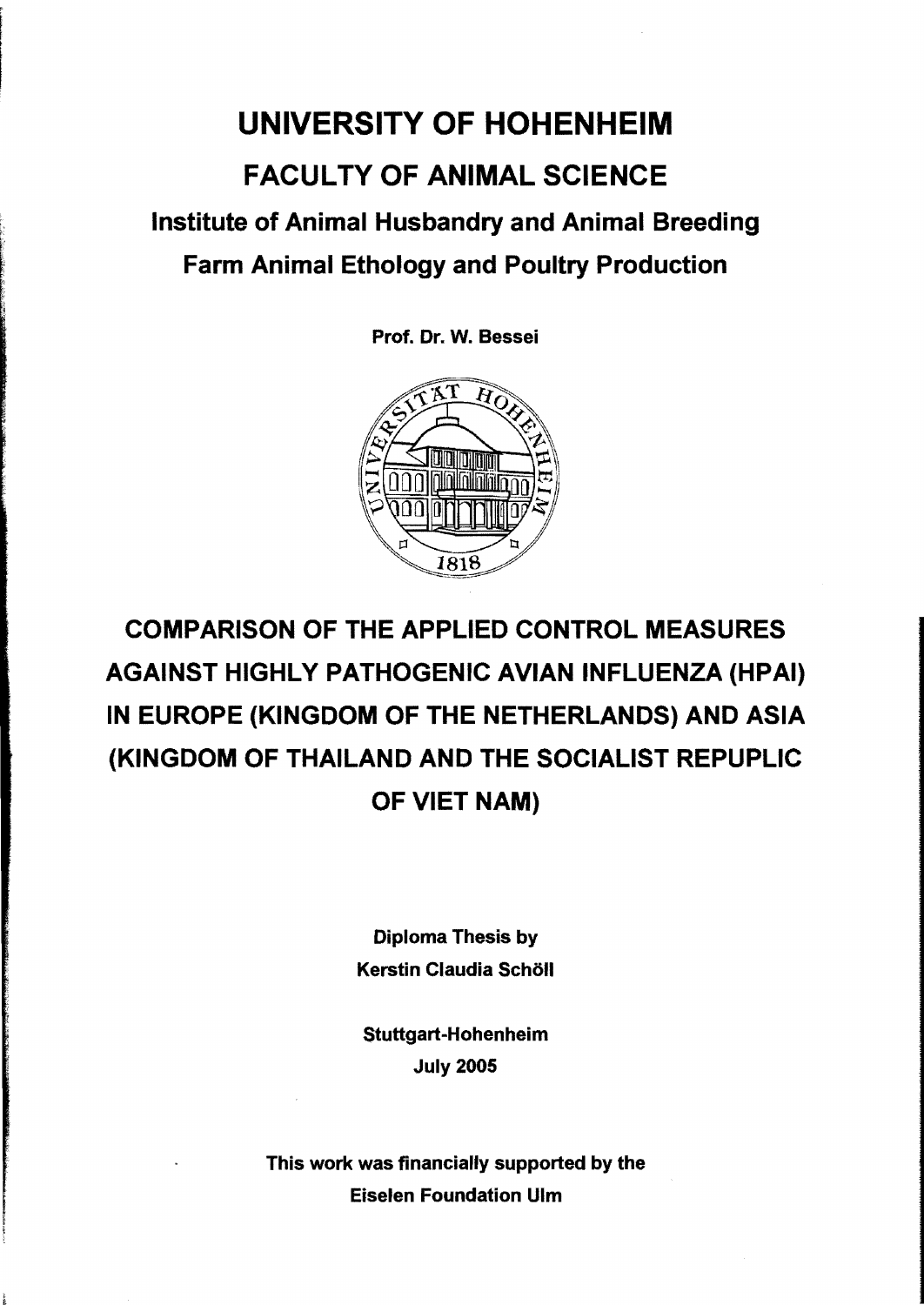## **13 CONCLUSIONS AND RECOMMENDATIONS**

## Table 2<sup>.</sup>Summarized comparison of the applied measures

|                         | <b>Netherlands</b>                    | Thailand                           | <b>Viet Nam</b>                            |
|-------------------------|---------------------------------------|------------------------------------|--------------------------------------------|
| <b>Destruction</b>      | Gassing with $CO2$                    | Gassing with $CO2$                 | "Hand culling"                             |
|                         | Electrocution                         | Injection                          |                                            |
|                         |                                       | "Hand culling"                     |                                            |
| Disposal                | Rendering plants                      | Pyre burning                       | Pyre burning,                              |
|                         | Stationary incinerator plant          | On-farm or open-field burying      | On-farm or open-field burying,             |
| <b>Movement Control</b> | At first complete standstill          | Zone of 50-60km                    | 1.stage: complete standstill, illegal      |
|                         | Compartments                          | 7 different kinds of permission    | movement                                   |
|                         |                                       | forms                              | 2. stage: standstill for the affected      |
|                         |                                       | 107 checkpoint on main routes      | province                                   |
| <b>Disinfection</b>     | Preliminary and final cleaning and    | Preliminary and final cleaning and | Preliminary and final cleaning and         |
|                         | disinfection                          | disinfection                       | disinfection                               |
|                         |                                       | "Big-Cleaning-Week"                | <b>State</b><br>Special<br>measures<br>for |
|                         |                                       |                                    | <b>Breeding farms</b>                      |
| Surveillance            | Nationwide<br>serological<br>survey   | 3 Phases of active Surveillance,   | 2,435 samples, 385 positive                |
|                         | $(1,224$ holdings tested), 3 positive | over 87,000 samples taken, 190     | 30,158 serum samples,<br>1,715             |
|                         | to LPAI                               | positive to HPAI                   | positive, retested by virus isolation.     |
|                         |                                       |                                    | 355 positive to HPAI                       |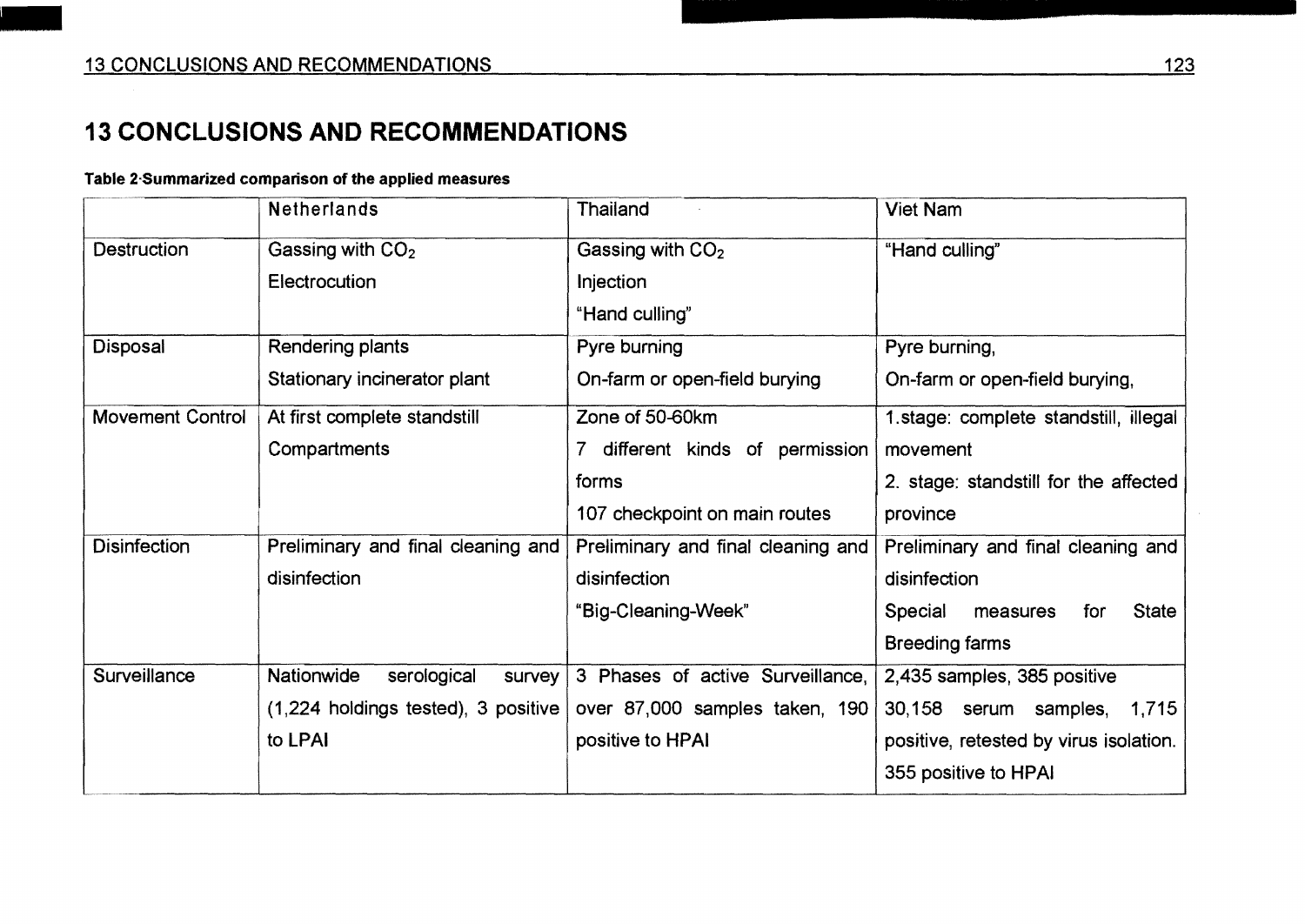| Zoning            | Protection zone: 3km                       | Protection zone: 5km, reduced to                       | Protection zone: 3km, reduced to  |
|-------------------|--------------------------------------------|--------------------------------------------------------|-----------------------------------|
|                   |                                            | 1km (02/2004)                                          | 1km (02/2004), than to 500m       |
|                   | Surveillance zone: 10km                    | Surveillance zone: 5 km                                |                                   |
|                   | Setting up of compartments                 |                                                        |                                   |
| Public Awareness  | Up-to-date website                         | Receipt of 1 Million THB for death 2 24 hours hotlines |                                   |
| Campaign          | LNV-Loket                                  | after eating chicken                                   | Media, flyers,                    |
|                   | Media                                      | "Eat Chicken Day"                                      |                                   |
|                   |                                            | Hotline, media, flyers                                 |                                   |
| Wild bird control | 92 samples taken, 7 tested positive        | Trimming, cutting trees, 1,011                         | Trimming, cutting trees           |
|                   |                                            | samples taken, 10 tested positive.                     |                                   |
| Other animals     |                                            | 67 tigers died                                         |                                   |
| Vaccination       | No vaccination for poultry                 | No vaccination                                         | No vaccination                    |
|                   | Susceptible<br>birds<br><b>ZOO</b><br>were | Vaccination<br>discussed<br>is<br>for $ $              | Test vaccination are taking place |
|                   | vaccinated                                 | domestic poultry                                       | at the moment                     |
| Compensation      | Sick animals: 50% of healthy value         | 20 (broiler, eggs) and 40 (layers)                     | 5,000 VND per bird (to farmer)    |
|                   | Dead animals: no compensation              | THB at the beginning                                   | 3,000 VND for disinfection (to    |
|                   |                                            | 75% of market price at the moment                      | Provincial government)            |
|                   |                                            | Problems with timely payment                           | Some provinces paid more          |
| Restocking        |                                            | 100 (layers) and 20 (broilers) THB                     | 2,000 to 3,000 VND                |
|                   | Use of sentinel birds                      | for restocking                                         | Loan without interest granted     |
|                   | 21 days after destocking                   | 21 to 90 days after destocking                         | 21 days after destocking          |
|                   |                                            |                                                        |                                   |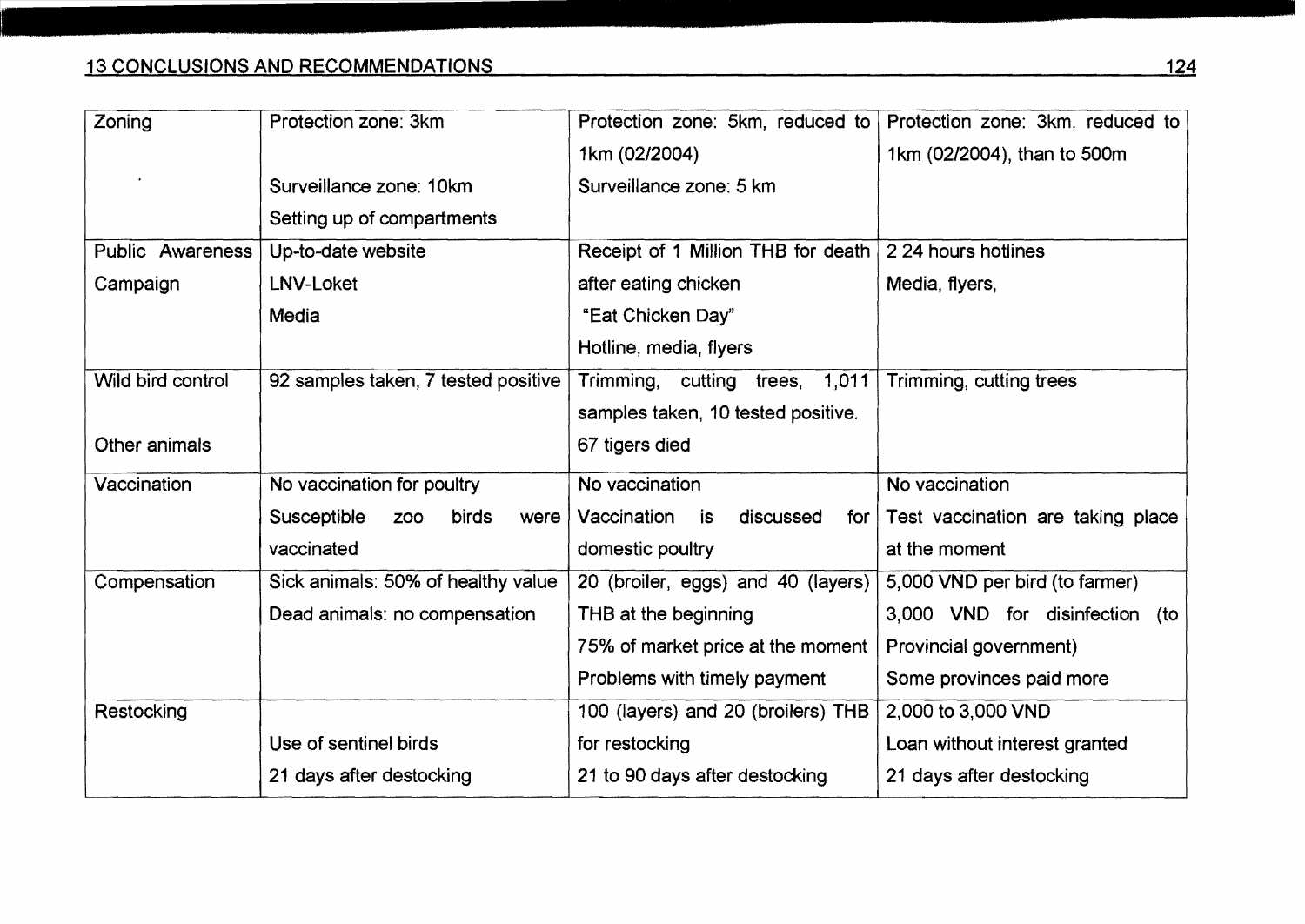The Netherlands, Thailand and Viet Nam are countries with different economic, religious and political structure. However, al\ 3 countries have a high poultry and human density.

As seen in Table 2 the applied control measures differed in the H7N7 outbreak in the Netherlands and the H5N1 outbreaks in Thailand and Viet Nam between Europe and Asia and from one country to the other. Although the main features of the control measures were the same, the combination of chosen methods varied due to the local situation and traditional and religious reasons.

The veterinary service plays an important role in controlling and combating diseases. Weil educated personnel help to detect diseases effectively. A good and fast reporting structure helps to prevent the spread of a disease already at the beginning.

T0 prevent the contact between commercial poultry and wild birds, the preferred poultry production system should be a closed system. However, an incentive to the owner of backyard poultry has to be offered. Punishment or common prohibition of the type of holding without proper advice causes unnecessary problems.

Destruction of the poultry remains the first choice of action for bringing the HPAI outbreaks under contro!. However, the method of destruction depends on many factors. Gassing and Electrocution are the preferred methods in Europe. In Asia, the method depends on the local circumstance. If the feasibility and capacity are given, electracution or container gassing should be applied. Otherwise cullers have to be trained to destroy poultry in a fast and humane way.

The ANIMAL HEALTH AUSTRALIA 2004 recommends a radius for the protection zone of 1 to 5 kilometres around the affected premise and for the surveillance zone additional 2 to 10 kilometres from the border of the protection zone. In Thailand and Viet Nam a minimum of 1 kilometre around an affected premise should be set up to limit the possibility of infection through wind.

The proper use of vaccination should be considered to limit the socio-economic losses for poultry holders. Vaccination for small-scale farmers free of charge as it is practised in Indonesia, is advisable to get the cooperation of the farmers. Otherwise